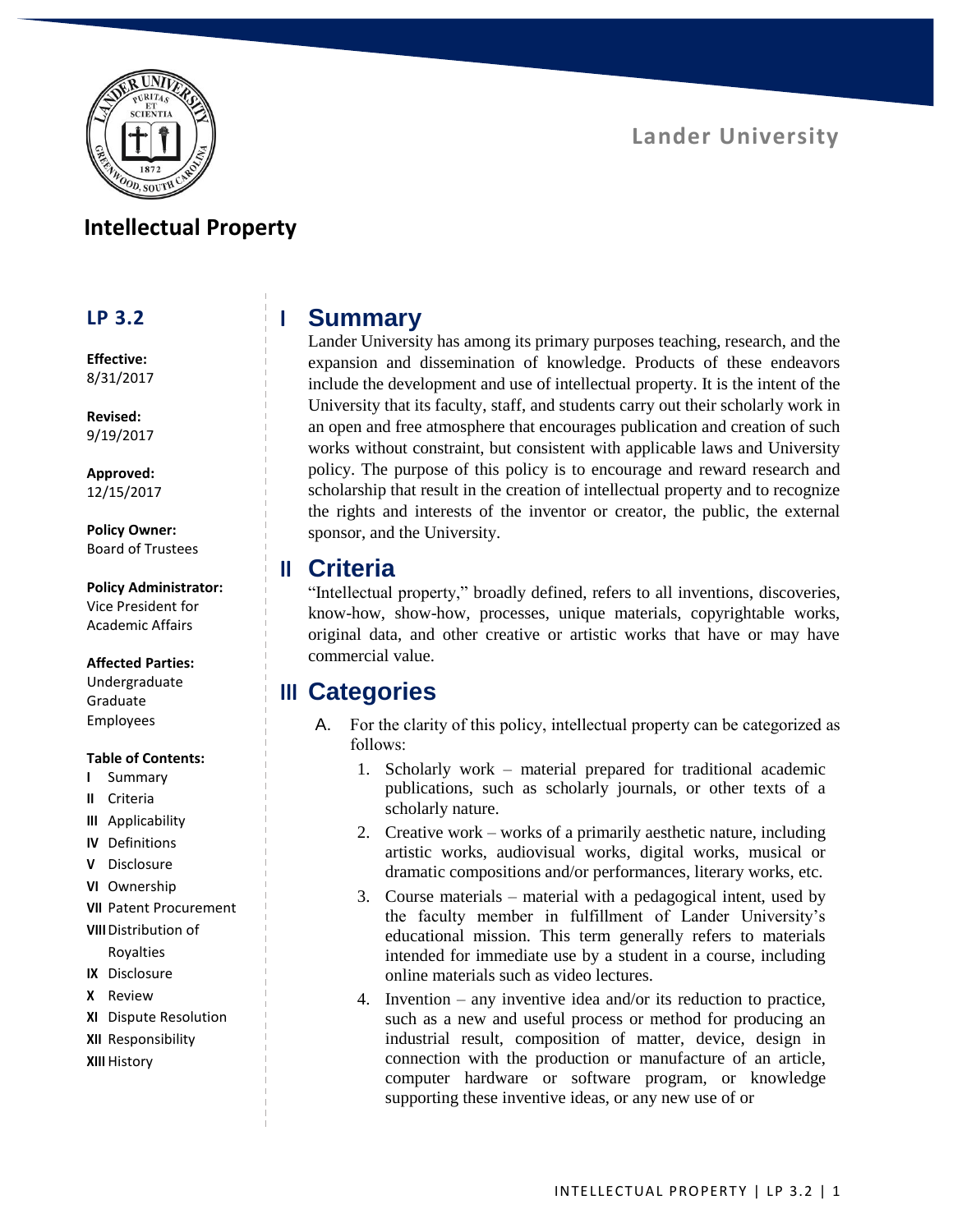

## **Intellectual Property**

improvement to an existing system, device, composition, program, or process.

## **IV Applicability**

This policy shall apply to faculty, staff, and students.

### **V Definitions**

For brevity, in this document the following terms will be used

- "University" shall mean "Lander University"
- "faculty" shall mean "faculty member"
- "faculty/staff/student" shall mean "faculty member, staff employee, or student"

The term "substantial use of University resources" refers to the use of University funds, programs, equipment, space, or other physical assets that goes above and beyond those customarily and currently provided to employees as part of their ordinary conditions of employment. In general, the use of University funds or external funds administered through the University, the use of students or employees as support staff to develop the work, or the use of specialized or unique facilities, laboratories, and equipment, or other special subventions provided by the University, would be construed as "substantial use" unless specifically approved as an exception. The University does not construe the ordinary use of office space, library facilities, University computers and networks, or salary as constituting "substantial use."

# **VI Disclosure of Intellectual Property**

In order for the University to identify, protect, and commercialize intellectual property that emanates from the work of its faculty, staff, and students, it is the University's policy that information about any intellectual property, including inventions, must be disclosed, in confidence to the University, in a timely fashion and prior to any public release. Public release in any form may have the effect of consigning the intellectual property to the public domain, thereby precluding the University and any associated party from pursuing intellectual property protection.

Inventions may be disclosed to the University by completing and signing an Invention Disclosure Form, which may be obtained from the Office of Academic Affairs.

# **VII Ownership of Intellectual Property**

### B. **The University owns the intellectual property under the following conditions:**

- 1. If the intellectual property is commissioned by the University, is a component of the University pursuant to a signed contract, or is considered work for hire under copyright law; or
- 2. If the intellectual property is conceived or reduced to practice by the faculty, staff, and/or students of the University as research that required substantial use of University resources (e.g., facilities, equipment, funding) and/or University personnel beyond that required for the inventor's professional duties for the University. In these cases, the inventor and the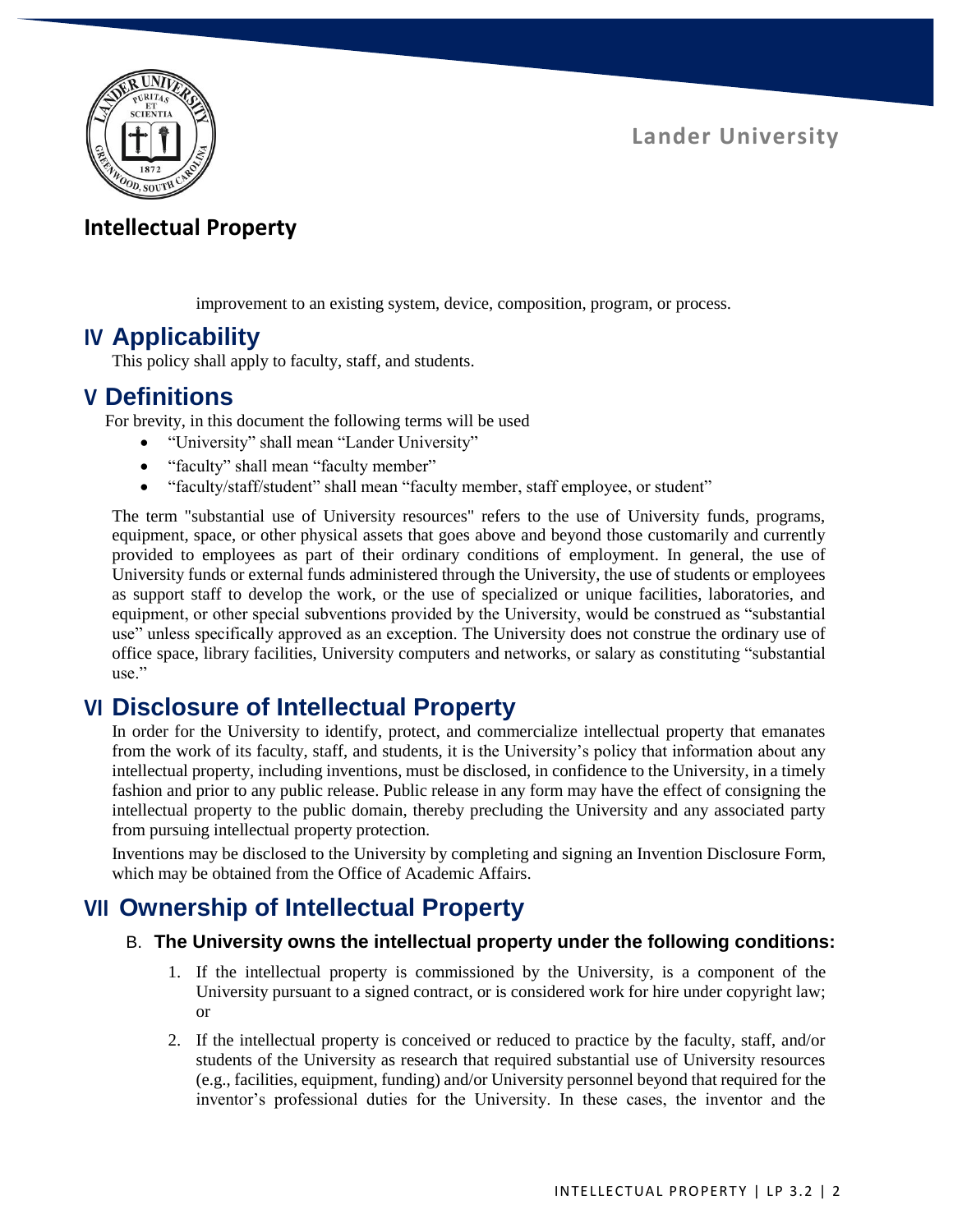

## **Intellectual Property**

University may negotiate the intellectual property rights, and the intellectual property rights shall be shared by the inventor and the University in a proportion deemed appropriate by both parties according to the particular use of University resources.

### C. **The faculty/staff/student owns the intellectual property under the following conditions:**

- 1. If the intellectual property is unrelated to the faculty's/staff's/student's job at the University;
- 2. If the intellectual property is scholarly work, creative work, and/or course materials as defined in **Section III**;
- 3. With respect to any inventions, if the invention was conceived or reduced to practice independently of the University. A faculty, staff, and/or student who claims ownership of an invention carries the burden of proof to document the right to ownership of the invention by demonstrating that: (a) the invention was not conceived or reduced to practice as part of an activity within the inventor's scope of employment by the University and (b) the Invention was conceived or reduced to practice on his/her own time.
- 4. The following qualifications apply:
	- a) The university may use course materials, including online instructional materials, created for ordinary classroom and program use, such as syllabi, assignments, and tests, for administrative purposes, which may include course equivalency assessments for transfer purposes, accreditation agency reviews, and other functions that allow the university to fulfill its responsibilities.
	- b) If a creator of online instructional materials leaves the university, he or she hereby grants the university a non-exclusive, royalty-free, worldwide, unlimited license to use the online instructional materials for online instruction, including the right to revise such online instruction materials

### D. **Intellectual property shall be considered jointly-owned intellectual property:**

- 1. If the criteria for University ownership and individual ownership (as set forth in **Section VII, A and B**) overlap; or
- 2. If the intellectual property, other than scholarly work, creative work, and/or course materials as defined in **Section III**, was created within the scope of employment on University time with the substantial use of University facilities, or with University financial support as required for the inventor's professional duties for the University; or
- 3. If the faculty/staff/student involved in the creation of the intellectual property worked in collaboration with other University employees for whom the creation was a part of their University employment responsibilities, or as part of a team to contribute the kind of expression intended to be part of an integrated whole. The University's employees who work as programmers, graphic artists, video technicians, scriptwriters, and other University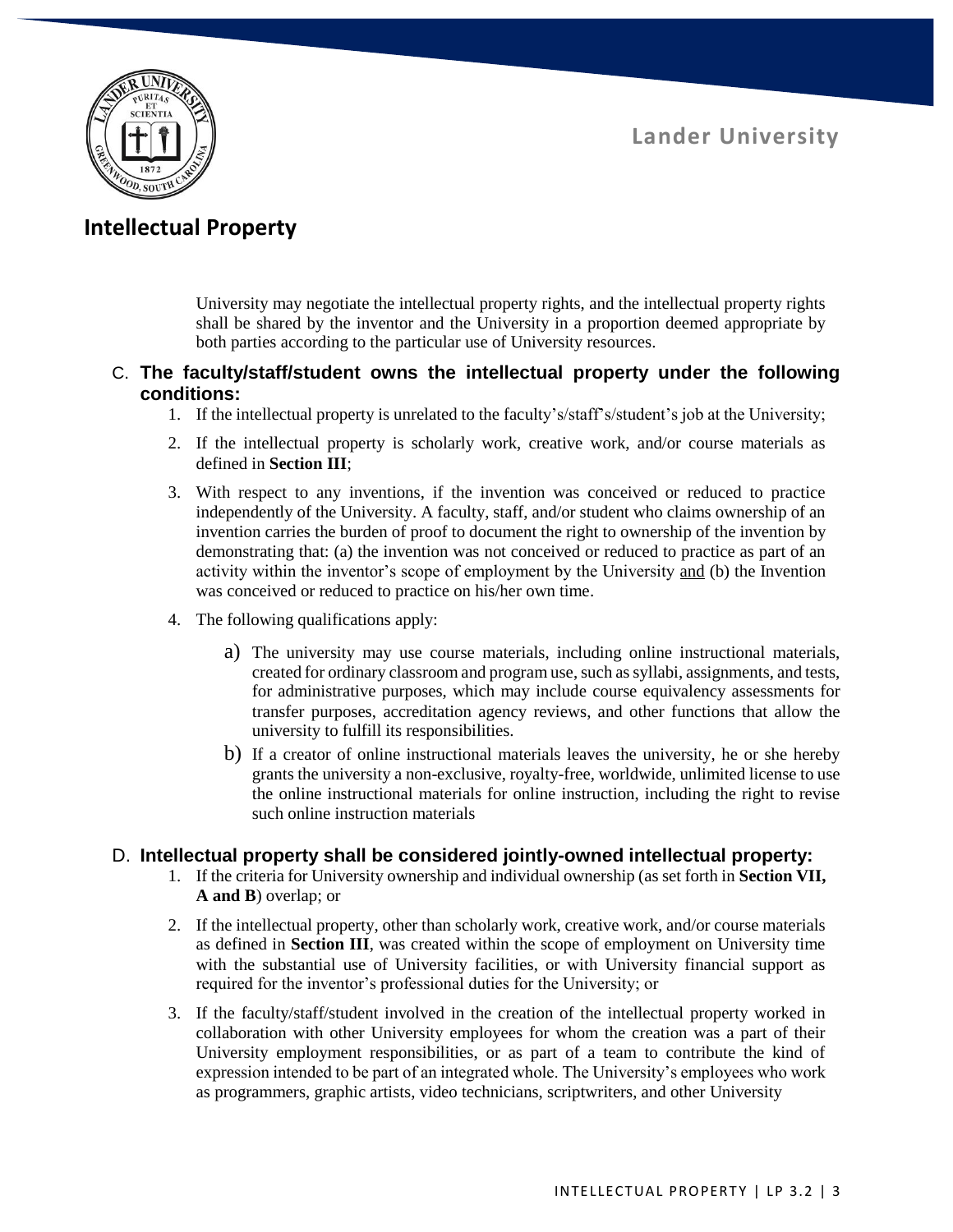

### **Intellectual Property**

support personnel create this kind of expression. When added to the faculty/staff/student contribution, the result is a jointly-owned work.

The commercial value of jointly-owned intellectual property shall be shared between the University and the faculty/staff/student as set forth below. When termination of employment (faculty/staff/student) or enrollment (student) occurs in cases in which intellectual property is jointly-owned, a negotiated, written letter of agreement shall be executed with the University. The agreement shall be negotiated with the faculty/staff/student by the appropriate vice president and approved by the Vice President of Academic Affairs in accordance with federal, state, and University policies, procedures, regulations and/or law. The agreement shall establish separate ownership rights, stipulate the percentage of ownership between the faculty/staff/student and the University, and describe future uses of the intellectual property. To initiate an agreement: (a) the faculty/staff/student shall contact his/her appropriate chair and dean or appropriate supervisor and request separate joint ownership rights and (b) the appropriate dean or supervisor in turn shall notify the appropriate vice president to request a letter of agreement from the Vice President of Academic Affairs and to execute the agreement with the faculty/staff/student.

In all cases of jointly-owned intellectual property, the University must specify before the project is undertaken for how long and over how many iterations said intellectual property exists before a product is forthcoming. Any University-assisted product that the University has expressed no interest in owning *ab initio*, cannot, at a later date, be declared owned or jointly-owned by the University.

### **VIII Patent Procurement**

The University shall have the sole discretion to determine whether to procure and/or maintain, including the right to prepare, file, and prosecute any patent applications for, any inventions owned or jointlyowned by University. The University will not unreasonably withhold the patenting of any idea, and, if the University elects not to pursue a patent, it must present legitimate reasons. If the University chooses not to pursue a patent, the other parties would have the right to do so.

### **IX Distribution of Royalties**

Commercial value from any jointly-owned intellectual property and any inventions owned by the University shall be shared between the faculty/staff/student and the University. For this to occur, there must be (a) an offer and an identifiable buyer with whom to negotiate and (b) a negotiated, written letter of agreement executed between the faculty/staff/student and the University. The agreement shall be negotiated with the faculty/staff/student by the Vice President of Academic Affairs in accordance with federal and state law, state regulations and University policy.

The faculty/staff/student shall retain any generated revenue up to and including \$25,000. Sharing net profits beyond that limit for jointly-owned creations in which University resources were instrumental in their production is set in the table below.

Note: Net profits shall be calculated by subtracting from gross revenues, license fees, or other such payments the upfront and direct costs of patenting and protection of patent rights, including attorneys' fees and/or fees for any technology transfer the University incurred to pursue the patent.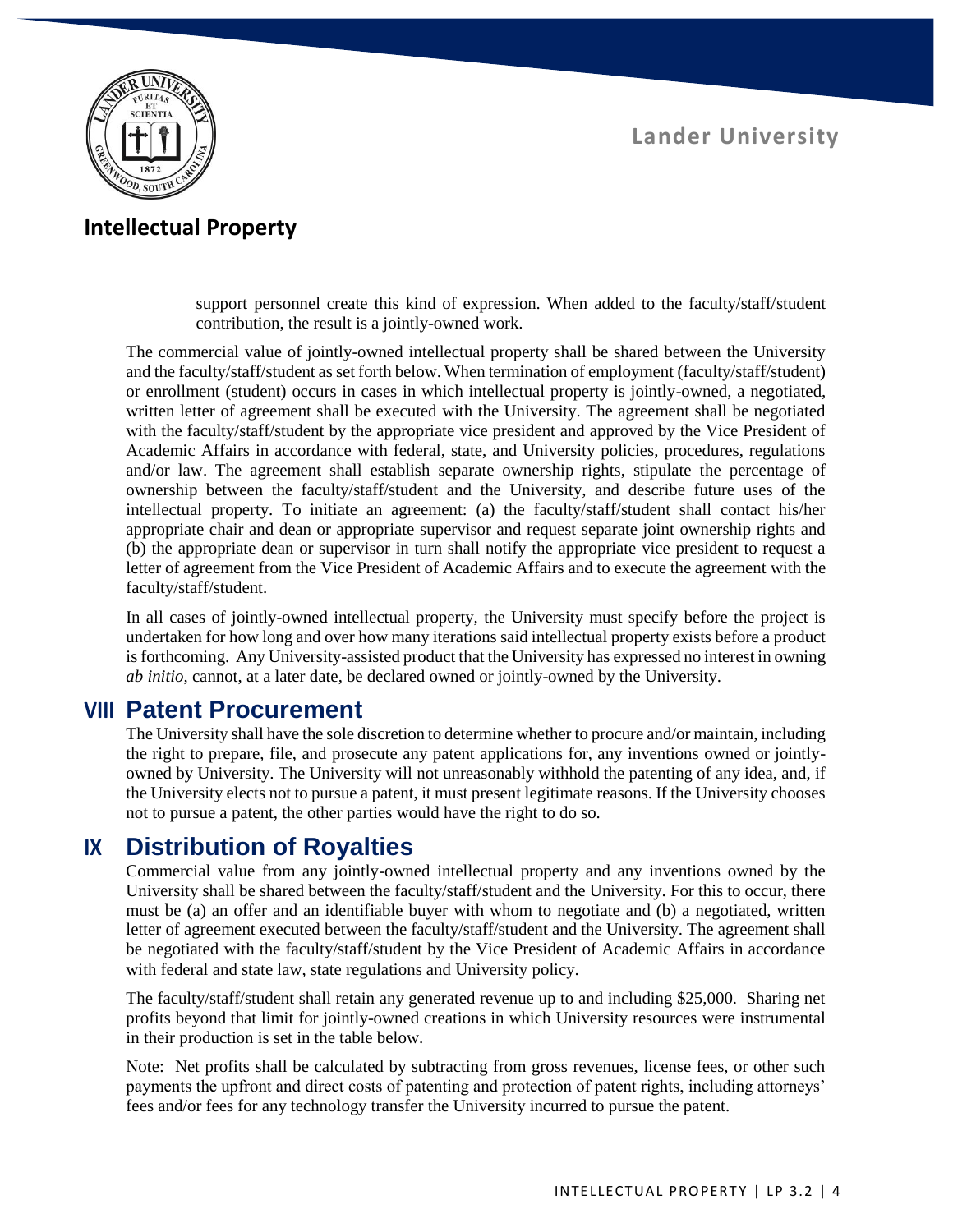

## **Intellectual Property**

When there are two or more inventors who are employees of the University, each shall share equally in the income unless the inventors agree on an alternative distribution. When a joint invention involves another institution, net profits shall be shared with that institution and/or the inventor at that institution.

In addition, when income is generated from the sale of textbooks written by University faculty and sold through the University bookstore while the faculty member is an employee of the University, all royalties shall be distributed as set in the table below.

The first \$25,000 in income from any individual item of intellectual property or from the sale of textbooks shall be paid to the inventor/author in full, after which the distribution of net royalties shall be as follows:

|                              | $$25,001 -$ | $$50,001 -$ | \$75,001 - | $$100,001 -$ | over      |
|------------------------------|-------------|-------------|------------|--------------|-----------|
|                              | \$50,000    | \$75,000    | \$100,000  | \$125,000    | \$125,001 |
| Inventor                     | 70%         | 65%         | 60%        | 55%          | 50%       |
| <b>Inventor's Department</b> | 15%         | 15%         | 15%        | 15%          | 15%       |
| <b>Inventor's College</b>    | 10%         | 10%         | 10%        | 10%          | 10%       |
| University *                 | 5%          | 10%         | 15%        | 20%          | 25%       |

\*for the enhancement of research and education

In the event of the death of the faculty/staff/student, any unpaid royalties shall be paid to the estate of the faculty/staff/student unless otherwise specified.

In the event that the percentage of ownership and payment and the recovery of research and development costs are not addressed in writing, the economic relationship shall be shared on a 50%/50% basis after the recovery of research and development costs and costs of applying for, obtaining, and maintaining any intellectual property rights, such as patent rights, by the University.

To initiate an agreement, the faculty member, in concert with his/her department chair and dean, shall request a letter of agreement with the University through the Vice President of Academic Affairs.

In the event that the faculty member is no longer an employee of the University, all textbook royalties described above shall become the property of the former faculty member.

### **X Disclosure**

Copies of this policy shall be printed in the University faculty/staff/student handbooks and shall be posted electronically on the University's website.

### **XI Review**

Ownership of this policy shall reside with the Office of Academic Affairs. This policy may be reviewed, as circumstances warrant, by the Vice President of Academic Affairs, Faculty Senate, Student Government Association, Academic Council, President's Council, and the General Counsel. Proposed revisions and amendments shall be transmitted through the Provost/Vice President for Academic Affairs